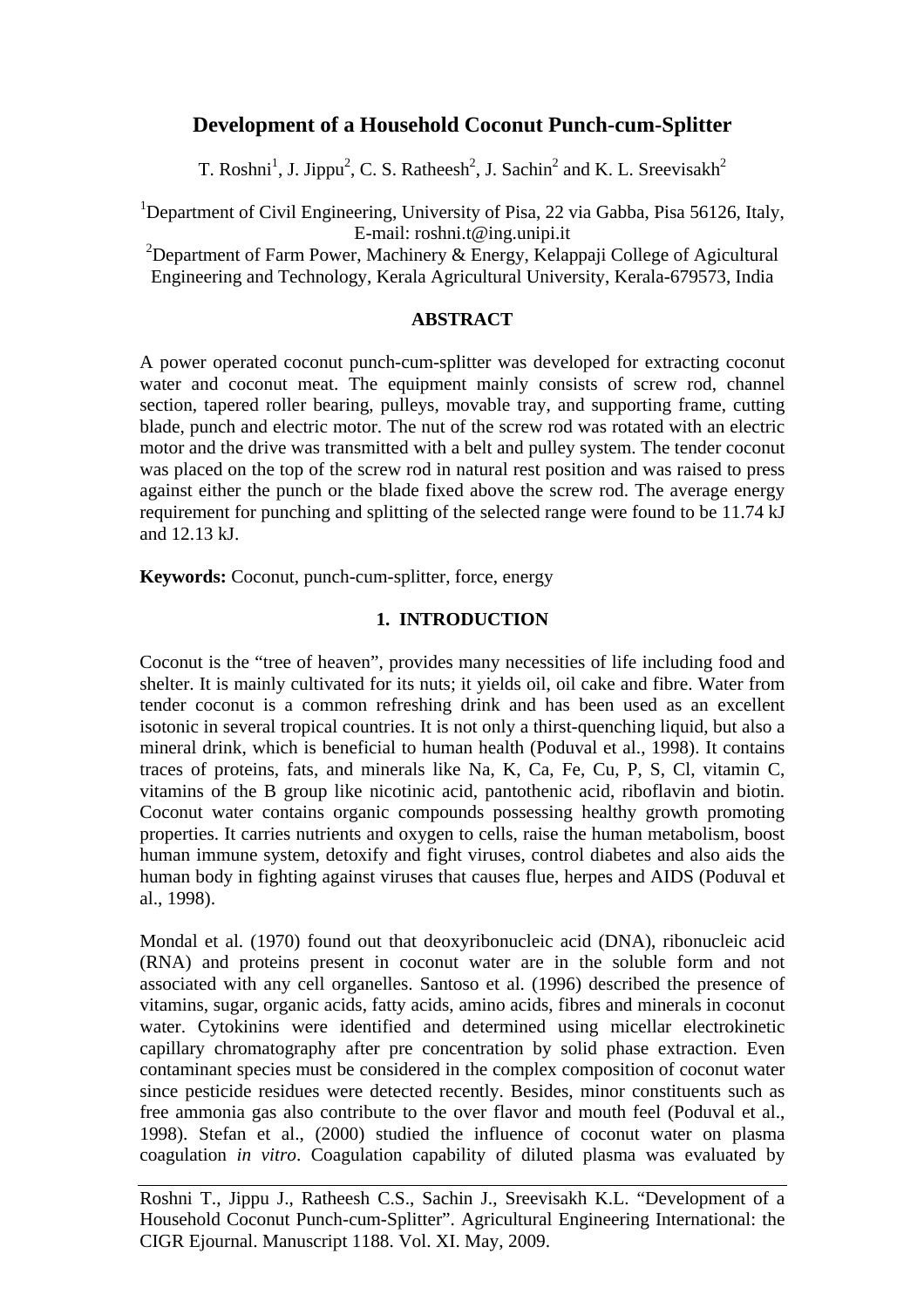thrombelastography. They found that the influence of coconut water on hemostasis as assessed by thrombelastography doesn't differ from the effect caused by an identical volume of physiological saline. Rodrigo et al. (2007) evaluated the use of potentiometric stripping analysis for Zn determination in the matrix of coconut water samples, since Zn plays a fundamental role in the regulation of human immunizing power.

Despite of all these uses, a common problem that many peoples are facing in a developing country like India is punching and splitting the tender coconut. Present trends and tools used are unsafe, messy and need skill and training. The risk of injury is also too high. There are some machines for paring coconut, but until now no household tool exists to punch a hole and split it open. This necessitates the development of a punch-cum-splitter for punching and splitting open the tender coconut. In 1926, Carter has developed a coconut splitter. The invention was mainly to split open, so that kernel can be easily removed from the shell after sun drying. Rey in 1956 developed an apparatus to split open the coconuts. But the apparatus is too bulky. Shamsudeen and Anitha (1997) developed a tender coconut punch and splitter. It consisted of a punch assembly and seat assembly. The punch was pivotally attached to a hand-lever, which was hinged along a horizontal pin mounted on a stand. The up and down swinging of the hand-lever made the punch reciprocate up and down in a sleeve. Though it could punch a hole in the tender coconut, movement of the punch through the sleeve was not easy. Later Jippu (1998) developed a tender coconut punch, activated by a slider crank mechanism. In this equipment, a tender coconut was placed on a ring stand and as the main hand-lever was lowered, the punch moved downward and punched the husk and shell. Difficulty was experienced in punching more matured tender coconuts due to increased hardness of the shell. Shamsudeen et al. (1999) developed a tender coconut cutter. But it was experienced that the mechanical work was not adequate to split open the overripe nuts easily. Beloin in 2008 developed a coconut splitting device that has a lowering means to lower a coconut onto blades and thereby splitting is done. The blade is stationary; the coconut is pushed down in order to split it open.

All the above methods can be either used to split open the coconut and also to drain the coconut water or to punch hole in the coconut. Some of the motor driven operated equipments are bulky and does not have a punching and splitting mechanism together. Therefore the present study aims to develop a household scale, screw assisted tool to punch and split the tender coconut in an ergonomic and easy approach, so that everyone can do it at home and also in small parlors.

# **2. MATERIALS AND METHODS**

# **2.1 Design of Coconut Punch-cum-Splitter**

The design of this equipment is based on the principle of a screw-jack. The main components of the machine are screw rod, pulley-cum-main nut, movable cross-rail, end columns, cutter blade, punch, base, electric motor and power transmission system as shown in figure 1. The screw rod has an overall length of 499 mm with a screw length of 331 mm. It is having a pitch of 3 mm. The screw rod carries the cross rail at its upper end. Screw rod together with the cross rail was raised and lowered with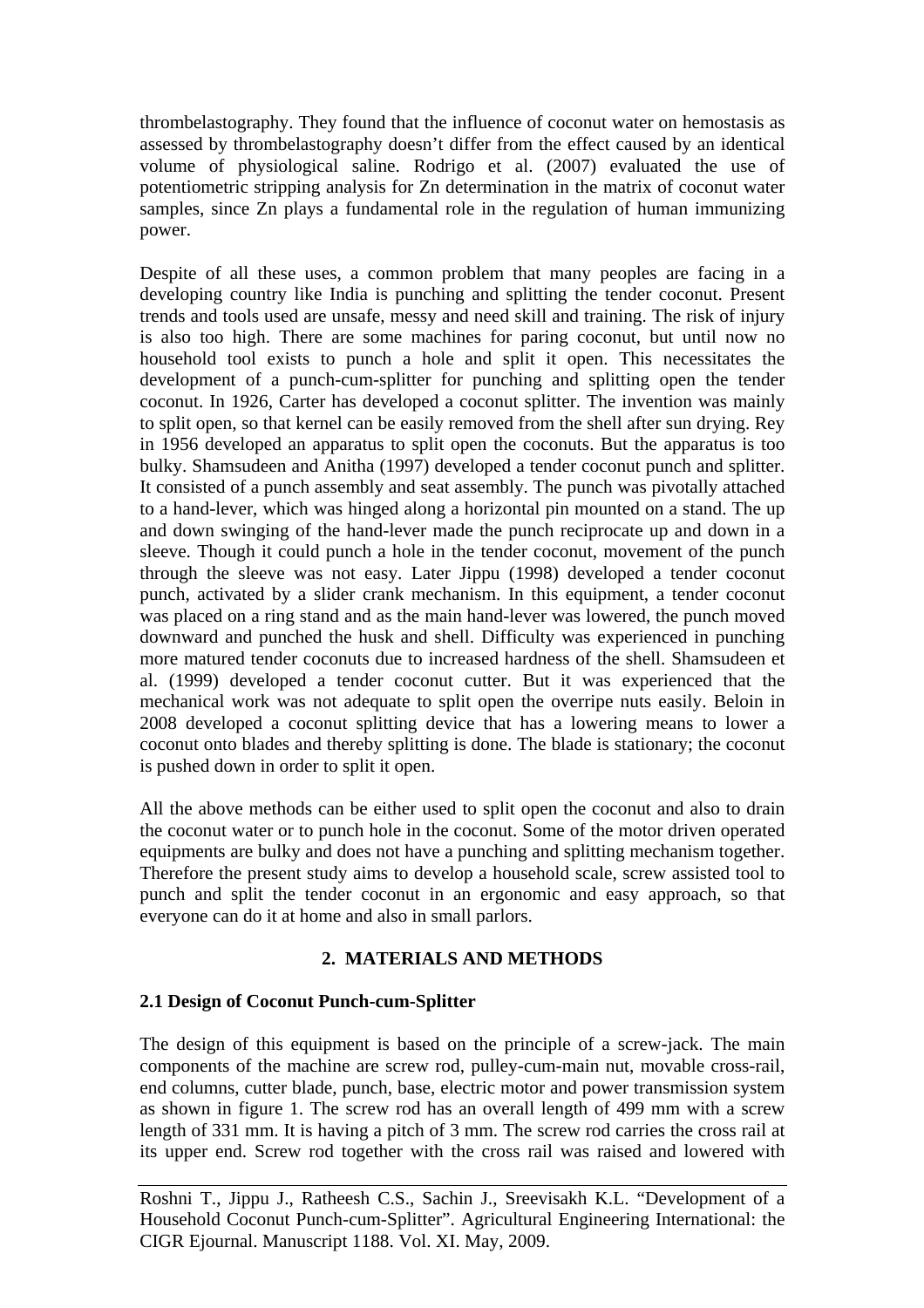respect to the base by rotating the pulley-cum-main nut. A V-grooved pulley of 300 mm diameter with a hub of 60 mm outer diameter was selected. Its hub was internally threaded at its centre to act as the main nut for the screw rod. The hub, projecting to one side was machined to a step of 40 mm diameter and 20 mm length. This matched with the inner race of a taper roller bearing. This permitted the rotation of the pulleycum-main nut in the bearing. Its rotation allowed the movement of the screw rod up and down depending upon the direction of rotation of the pulley. Movable cross rail consisted of two pieces of mild steel (MS) angles, two MS sleeves and another small sleeve at centre. The end columns are placed at 454 mm distance from each other. The lower end of the columns rests on the channel section base. Cutter blade was made of stainless steel and fitted to a cross pipe. The blade was of curved shape, and is 300 mm in length and 50 mm wide. Cutting edge was serrated with the adjacent crowns at a distance of 40 mm apart. The blade was bolted between two pairs of flat pieces of 150×45×5 mm size, which were welded to the cross pipe. Punch was made of stainless steel having a length of 115 mm, outer diameter of 16 mm and inner diameter of 10.5 mm. The punch was bolted between two clamps to which two flat pieces were welded on opposite sides. This was then welded to the cross pipe, exactly opposite to the cutter blade. MS channel section having a length of 865 mm was provided with a hole of 31.75 mm diameter at a distance of 231 mm from one end to allow the screw rod to move below the base. The other end of the channel section acted as a base for the motor. A 0.75 hp single phase motor (revolution of  $1440 \text{ min}^{-1}$ ) was mounted vertically to drive the main pulley via a V-belt. Two pulleys and V-belt were used for power transmission system. A pulley of 63 mm diameter was fitted to the motor shaft and was connected to the 300 mm pulley-cum-main nut by the V-belt. The belt and pulley system transmitted the power from the motor to the screw rod, giving a speed reduction of 4.8:1.



Figure 1. Isometric view of power screw assisted punch-cum-splitter (1-screw rod, 2 pulley-cum-main nut, 3-movable cross rail, 4-end columns, 5-cutter blade, 6-punch, 7-base, 8-electic motor)

Roshni T., Jippu J., Ratheesh C.S., Sachin J., Sreevisakh K.L. "Development of a Household Coconut Punch-cum-Splitter". Agricultural Engineering International: the CIGR Ejournal. Manuscript 1188. Vol. XI. May, 2009.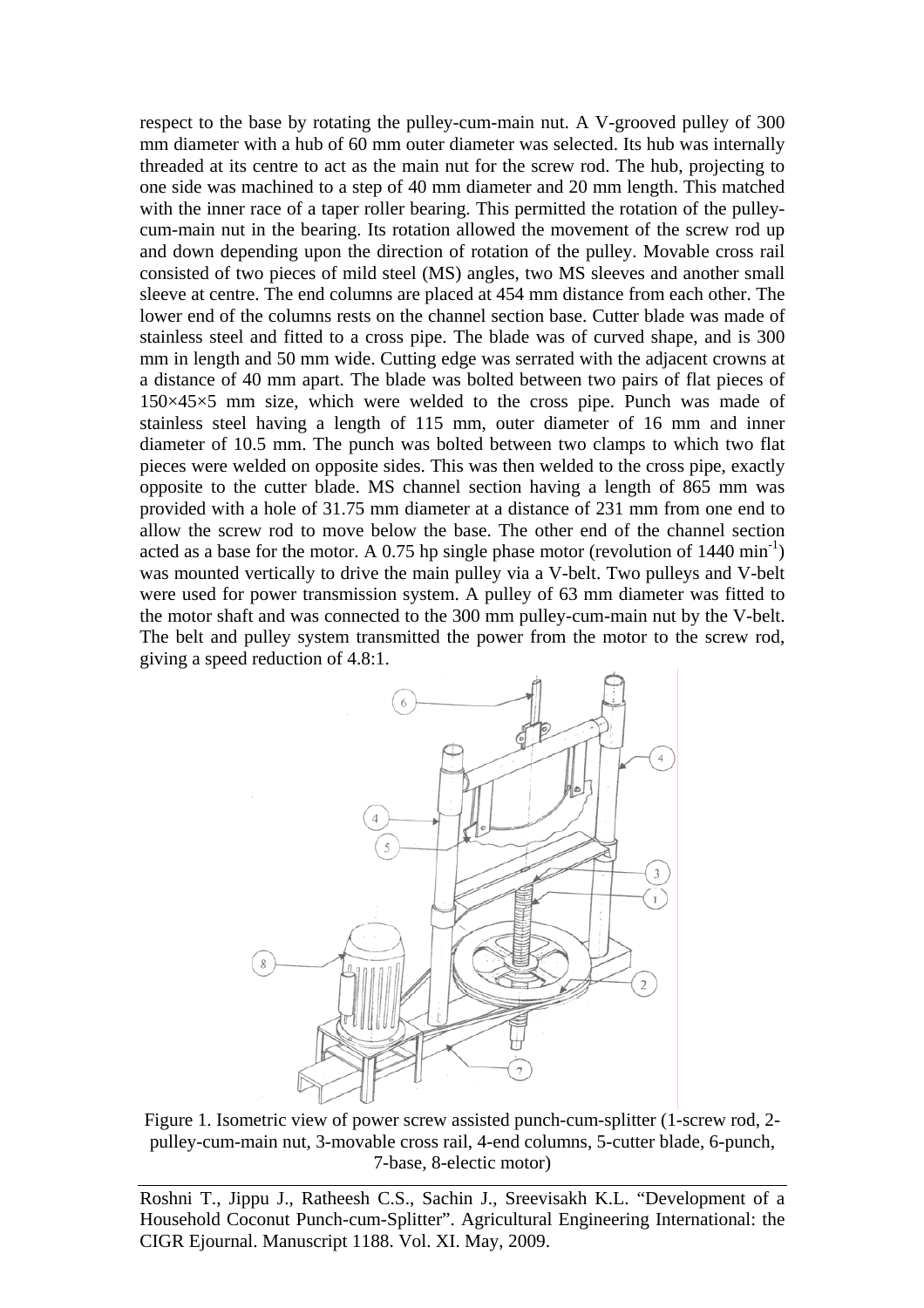# **2.2 Operation**

Power was transferred using a V-belt and pulley mechanism. The main pulley was provided with inner threads in the hub, which meshed with the screw rod. The top of the screw rod was pinned to the cross rail which was restrained in the horizontal position by the two circular rings welded to its ends and passing through the end columns. As the motor shaft was rotated, the power was transmitted to the main pulley, which also started rotating. As the screw rod was restrained in its position, there was no rotation of screw rod. As a result, the rotation of the main pulley led to the vertical upward or downward movement of the screw rod according to the direction of the motor. For punching, tender coconut was placed over the movable cross rail in its natural rest position. The punch was so adjusted and fixed that it faced the cross rail carrying the tender coconut. The height of punch was so adjusted that it made the hole only in the top half of the tender coconut. The cross pipe carrying the blade and punch assembly could be rotated so that either the blade faced the cross rail or the punch. For splitting, the cross pipe was rotated and the blade was fixed in the downward direction facing the cross rail.

## **2.3 Evaluation**

Experiments were conducted in 50 coconuts to determine the force required for punching and splitting. A direct reading type platform balance of 1962 N capacity was used for force calculation. Energy consumption was measured in between switch and motor for the up and down movement of the cross rail with and without coconut, and also for the punching and splitting operation.

# **3. RESULTS AND DISCUSSION**

#### **3.1 Force Required for Punching and Splitting**

Experiments were conducted on different size and weight of coconuts and the force required for punching and splitting were calculated. In punching, the force varied from 392 to 1472 N, with a mean value of 712 N. Similarly, force required for splitting was also determined and it varied from 883 to 1962 N with mean value of 1277 N. It was indicated that the splitting required more force than punching. This was observed due to the larger length of cut required for splitting the shell. Details of the force required for punching and splitting on 17 different weights of coconut are shown in tables 1 and 2. The standard deviation for punching and splitting was found as 333 and 530 N.

| No. | Weight of tender<br>$\operatorname{cocomut}$ (kg) | Force required for<br>punching hole $(N)$ |
|-----|---------------------------------------------------|-------------------------------------------|
|     | 2.5                                               | 579                                       |
| 2   | 1.75                                              | 491                                       |
| 3   | $\mathcal{D}_{\cdot}$                             | 476                                       |
|     | 15                                                | 442                                       |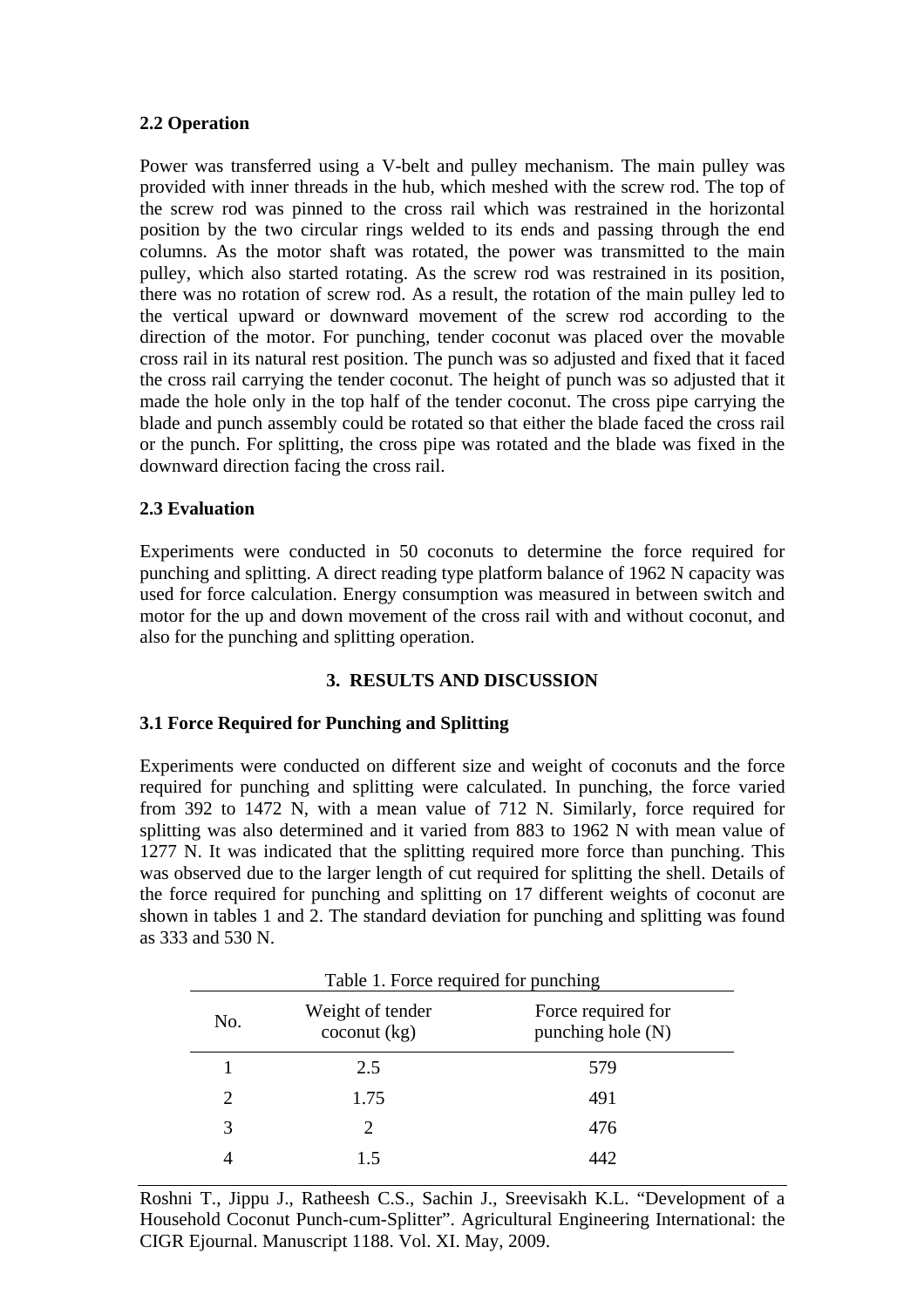| 5      | 1.75    | 392  |
|--------|---------|------|
| 6      | 1.5     | 442  |
| $\tau$ | 0.95    | 446  |
| $8\,$  | $1.0\,$ | 481  |
| 9      | 1.5     | 461  |
| 10     | 1.2     | 981  |
| 11     | 3.5     | 765  |
| 12     | 2.0     | 559  |
| 13     | 2.0     | 873  |
| 14     | 2.0     | 952  |
| 15     | 1.5     | 922  |
| 16     | 2.5     | 1471 |
| 17     | 2.0     | 1373 |

| Table 2. Force required for splitting |  |  |  |  |  |
|---------------------------------------|--|--|--|--|--|
|---------------------------------------|--|--|--|--|--|

| No.            | Weight of drained tender<br>$\text{cocomut}$ (kg) | Force required for<br>punching hole (N) |
|----------------|---------------------------------------------------|-----------------------------------------|
| $\mathbf{1}$   | 2.0                                               | 1962                                    |
| $\overline{2}$ | 1.0                                               | 1177                                    |
| 3              | 0.5                                               | 883                                     |
| $\overline{4}$ | 1.0                                               | 1177                                    |
| 5              | 0.5                                               | 1275                                    |
| 6              | 1.0                                               | 1226                                    |
| 7              | 1.0                                               | 1079                                    |
| 8              | 1.5                                               | 1423                                    |
| 9              | 1.0                                               | 1442                                    |
| 10             | 2.0                                               | 1442                                    |
| 11             | 1.0                                               | 1079                                    |
| 12             | 1.0                                               | 1030                                    |
| 13             | 1.0                                               | 883                                     |
| 14             | 1.0                                               | 883                                     |
| 15             | 1.0                                               | 1177                                    |
| 16             | 1.0                                               | 1079                                    |
| 17             | 2.0                                               | 1472                                    |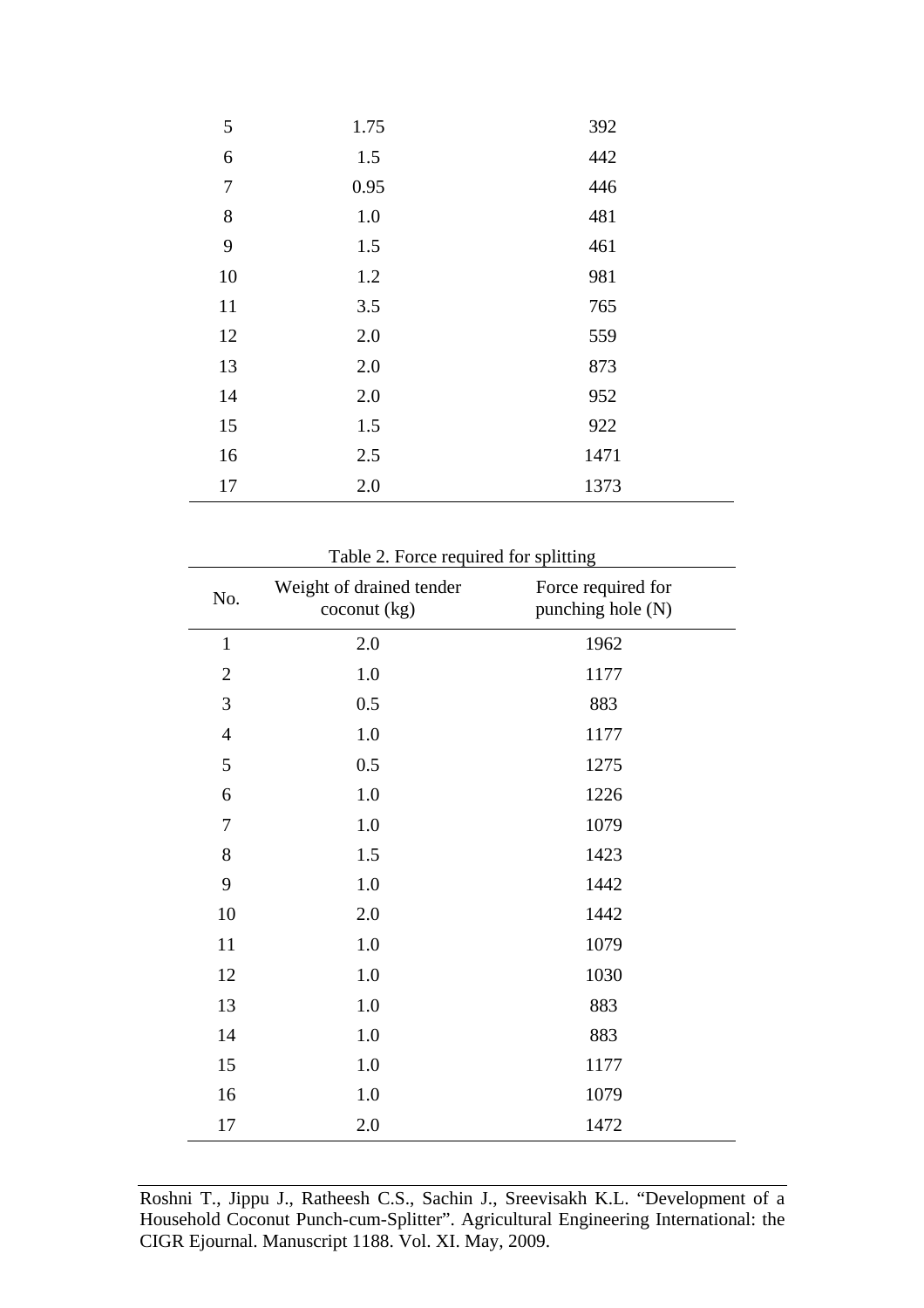# **3.2 Energy Required for Punching and Splitting**

Energy consumption was observed to vary from 10.8 to 11.16 kJ for a cycle of travel of the screw rod with no additional load. The actual energy requirement for the travel of punch through the tender coconut was only 11.74 kJ and it was found to be 12.13 kJ for splitting. The energy requirement for the idle travel was very near to punching operation. This showed that the downward travel of the screw rod should be limited to a distance just adequate to accommodate the tender coconut between the tip of punch and top of cross rail to reduce energy consumption.

Like punching, splitting also necessitates the restraining of the screw rod movement to a distance just enough to accommodate the tender coconut between the cutting edge of the cutter blade and the top of the cross rail. Moreover, this equipment ensures the safe and easy way of punching and splitting operation. For safety, seating for coconut during punching and splitting has to be improved and also some holding mechanisms have to be included to accommodate coconuts of different sizes.

By comparing the electric motor assisted punch cum splitter for tender coconut with that of manual processing, the cost and time taken for the operation was more for the machine. But this new machine totally eliminated the manual effort required in punching and splitting the coconut. This new machine can also punch and split open nuts vary from 0.95 kg to 3.5 kg weight.

## **4. CONCLUSIONS**

An electric motor assisted apparatus was developed to punch and split open the tender coconuts. The force required for punching and splitting was found with a mean value of 712 N and 1277 N, respectively. The average energy required for punching and splitting was found to be 11.74 kJ and 12.13 kJ for the selected range of coconuts.

In this equipment, the manual effort, as required in the case of hand operated punchcum-splitter, was totally eliminated. This can also punch and split hard nuts, which was difficult to manage using hand operated punch and splitter. The whole equipment is very compact and simple. Some holding mechanism has to be provided for safety. With additional safety measures, this can trigger the tender coconut drink industry and popularize the concept of tender coconut parlours all over the tropical countries.

#### **5. REFERENCES**

- Anitha, J. and K. P. Shamsudeen 1997. Development and testing of a tender coconut unch and splitter. Unpublished B.Tech Project Report. Kerala Agricultural University, Kerala, India.
- Beloin, P. 2008. A coconut splitting device. United States Patent Office WO/2008/067653.

Carter, R. J. 1926. Coconut splitter. United States Patent Office 1577953.

Jippu, J. 1998. KAU tender coconut punch. *Indian Coconut Journal*, 29(3), 9-10

Mondal, H., R. K. Mandal and B. B. Biswas 1970. Nucleic acids in coconut water. *Plant and Cell Physiology*, 11(1), 177-181